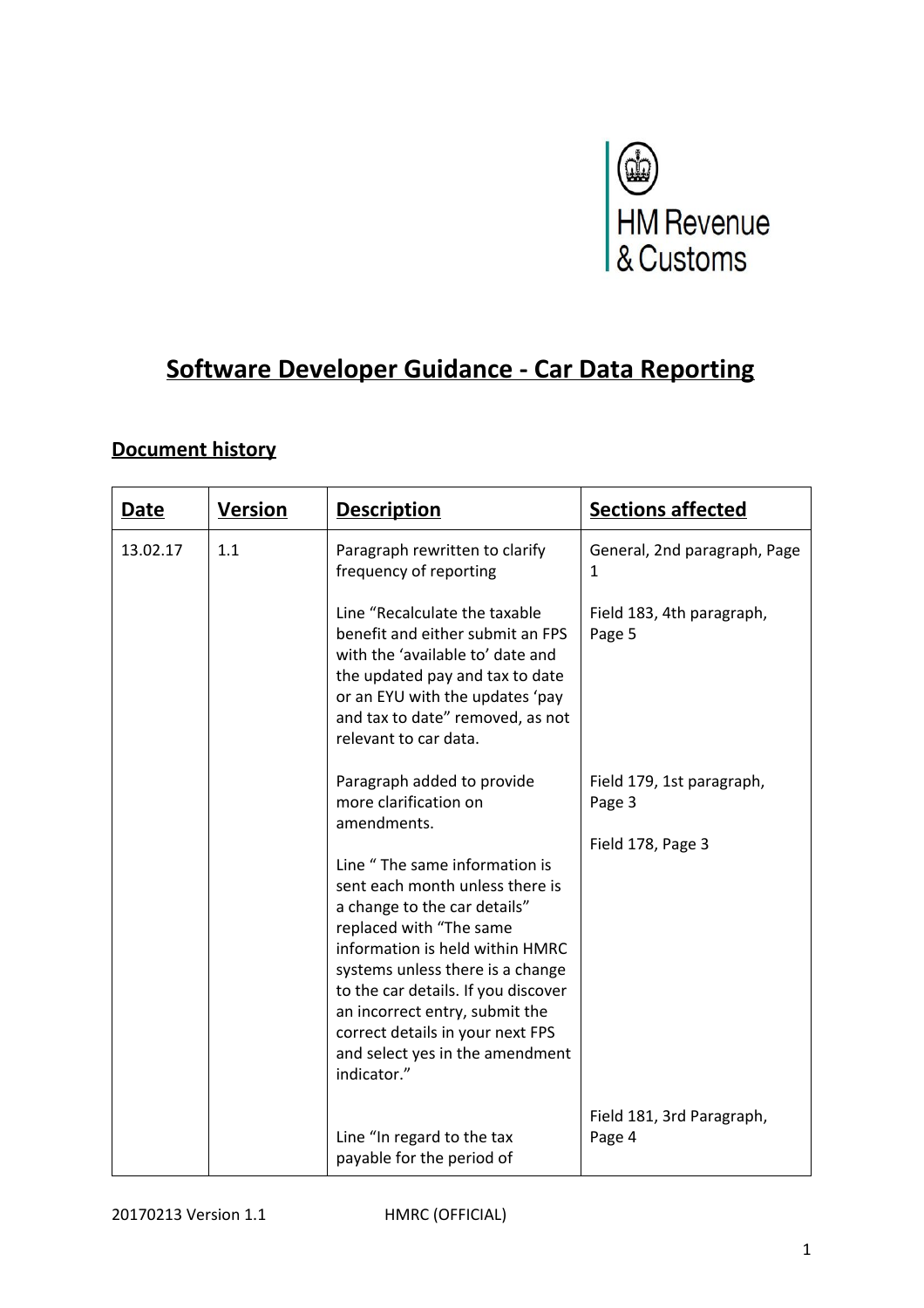|  | availability in the previous tax<br>year however, you should<br>recalculate the taxable amount<br>and the tax due and send these<br>through as you would with any<br>amendment to taxable pay in an<br>FPS or an EYU." removed, as not<br>relevant to car data<br>Line amended to "each time car<br>data is reported" rather than<br>"each time an FPS is submitted" | Field 181, 2nd paragraph,<br>Page 4 |
|--|----------------------------------------------------------------------------------------------------------------------------------------------------------------------------------------------------------------------------------------------------------------------------------------------------------------------------------------------------------------------|-------------------------------------|
|--|----------------------------------------------------------------------------------------------------------------------------------------------------------------------------------------------------------------------------------------------------------------------------------------------------------------------------------------------------------------------|-------------------------------------|

### **General -How often should car data be provided?**

First notification of a payrolled car needs to be sent in an FPS when making the first relevant payment where the employer has payrolled the car.

Employers have the option to report once or every time, this will depend on the capability of their software to carry forward data automatically. For those employers that choose to report every time, we ask that the amendment indicator is not set to 'Y' for 'Yes' (unless a genuine amendment is being notified, see Field 179) and ensure the information being reported is exactly the same as the previous submission.

At the start of the following year the payrolled car data should be entered on the first FPS. Changes to cash equivalents/Co2 figures, e.g. a Budget change, should be made where appropriate but are not classed as an amendment if the change is on the first FPS of the tax year-The amendment indicator should be checked as 'N' for 'No' when submitting car data in these cases.

If you fail to enter Car Data in the required fields for a tax year but you have been payrolling the car, you should start reporting the Car Data in the first available FPS in the new tax year. There is no facility in the Earlier Year Update (EYU) to send a retrospective update for the Car Data.

If you have sent Car Data information in error for an employee who did not have a car you should resubmit the car record in the next FPS, marking Field 179 as a 'Y' for 'Yes' (see below), setting the cash equivalent (Field 182) to zero and setting the "Car available to" date (Field 183) equal to the "Car available from" date (Field 181). If you only discover this after the last FPS has been sent for a tax year, do nothing but ensure you do not carry forward the car data into the next tax year.

If you stop payrolling a car, you should enter details in Field 183 in the next FPS and ensure you no longer report the car data in future pay periods. You should follow the P46 (Car) process if you continue to make a car available to the employee outside of payrolling. You should also send a P11D at the year end for the period there was a cash equivalent from the date payrolling ceased. To ensure the correct amount is declared on the P11D, calculate the annual tax amount and deduct the payrolled amount. This should be equal to the amount declared on the P11D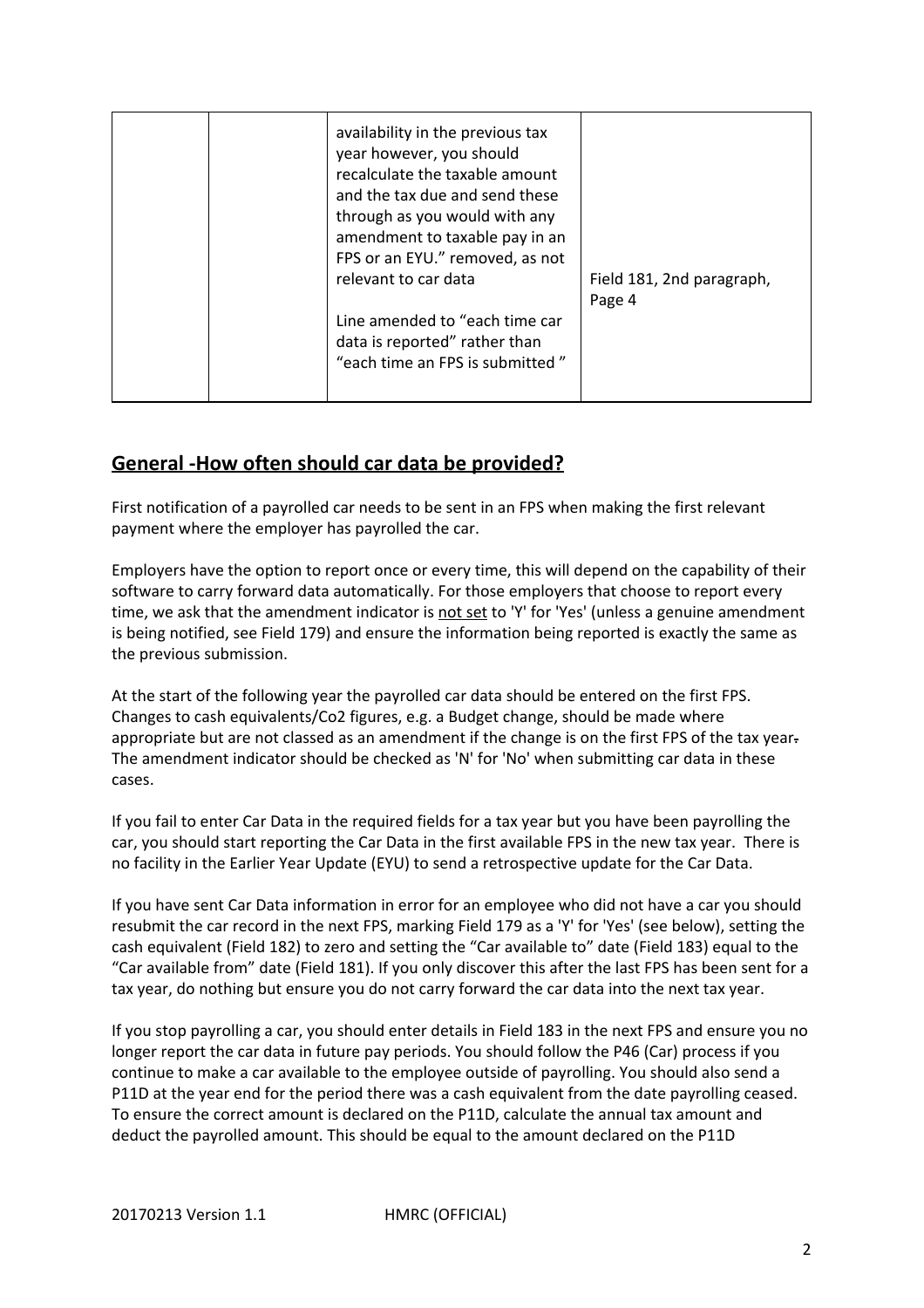20170213 Version 1.1 HMRC (OFFICIAL)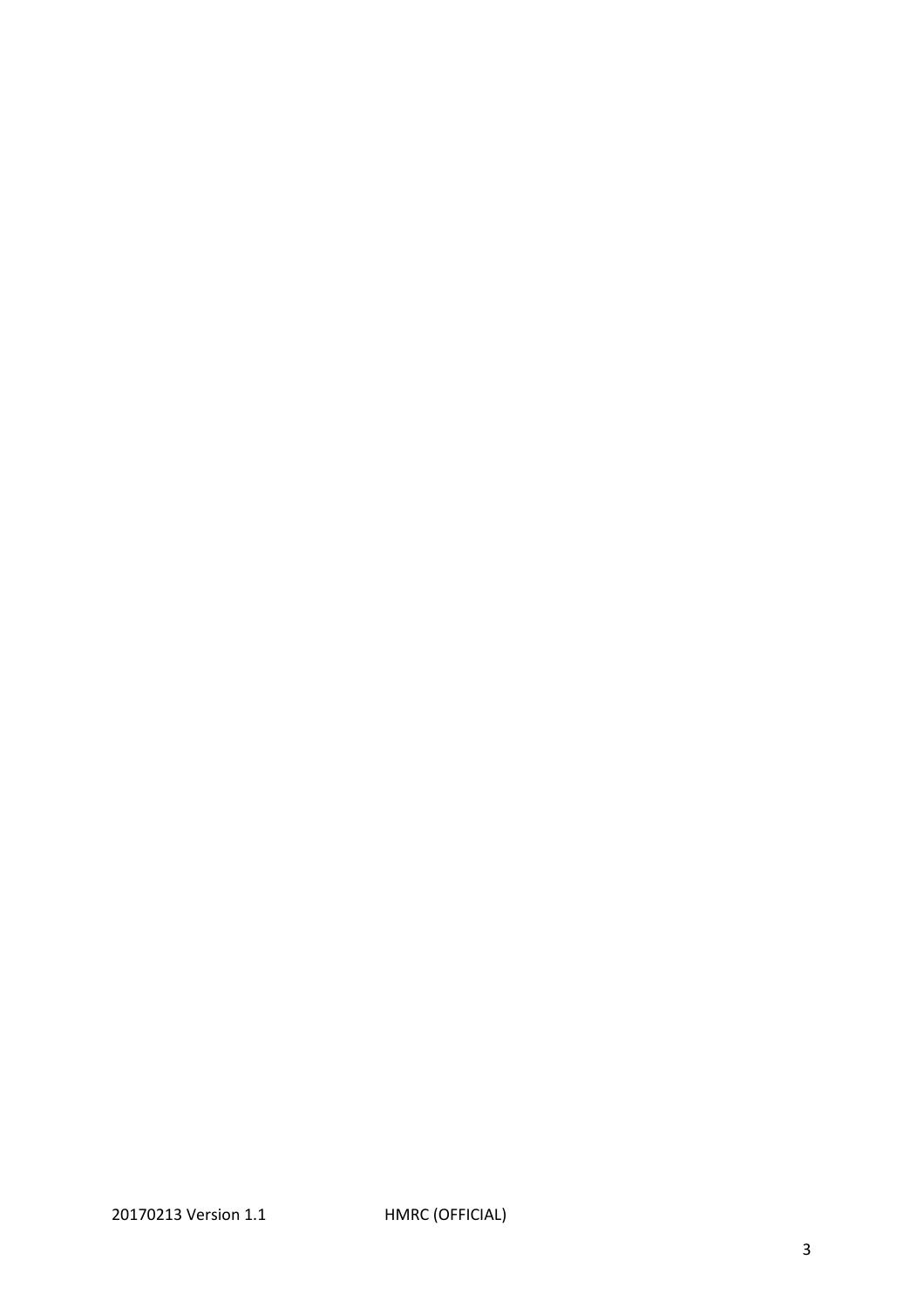#### **What happens if a new company is formed?**

If you are a new employer and you wish to payroll cars you will have to register with the payrolling service.

If a merger/succession occurs, HMRC will advise you of which reference number to use. That reference number will determine whether the company can continue payrolling or whether It needs to register with the payrolling service.

#### **Data Item Fields**

**Field 175 – Make and Model of car** – Enter the make and model of the car provided.

**Field 176 – Co2 emissions - What values should be used?** - You should enter the approved Co2 emissions figure.

If you enter an incorrect Co2 figure you should 'check' the amendment indicator box with a 'Y' for 'Yes' and send the correct Co2 figure in your next FPS.

If you discover an incorrect Co2 figure after the end of the tax year, ensure the first FPS for the new tax year shows the correct figure if the car is still payrolled.

**What if my car doesn't have a Co2 value?** These may be rare models, for instance imports from overseas or the Co2 value does not apply to cars first registered before 1998. For these cars enter X in this field.

**Field 177- What fuel type should I use?** - You should select either D (diesel cars) or A (all other cars). If you submit the wrong letter, send the correct one through as an amendment by checking 'Y' for 'Yes' in your next FPS.

If you discover an incorrect fuel type after the end of the tax year, ensure the first FPS for the new tax year shows the correct type if the car is still payrolled.

**Field 178 - Car identifier** -This field helps identify which car you have allocated to an employee, for instance where same models are provided. We recommend you use the car registration number. The same information is held within HMRC systems unless there is a change to the car details. If you discover an incorrect entry, submit the correct details in your next FPS and select 'Y' for 'Yes' in the amendment indicator.

**Field 179 - Amendment indicator -** A genuine amendment is an update, change or new information for any of the fields listed below for a car that has previously been reported for the same [PAYE] Scheme/Employee within the same tax year.

The indicator should be marked as a 'Y' for 'Yes' if a correction is required during the tax year for the following:

Field 175 'Make and Model of car' Field 176 'Co2 emissions' Field 177 'Fuel Type' Field 178 'Car Identifier' Field 180 'Calculated price' Field 181 'Date Car available from' Field 182 'Cash Equivalent'

20170213 Version 1.1 HMRC (OFFICIAL)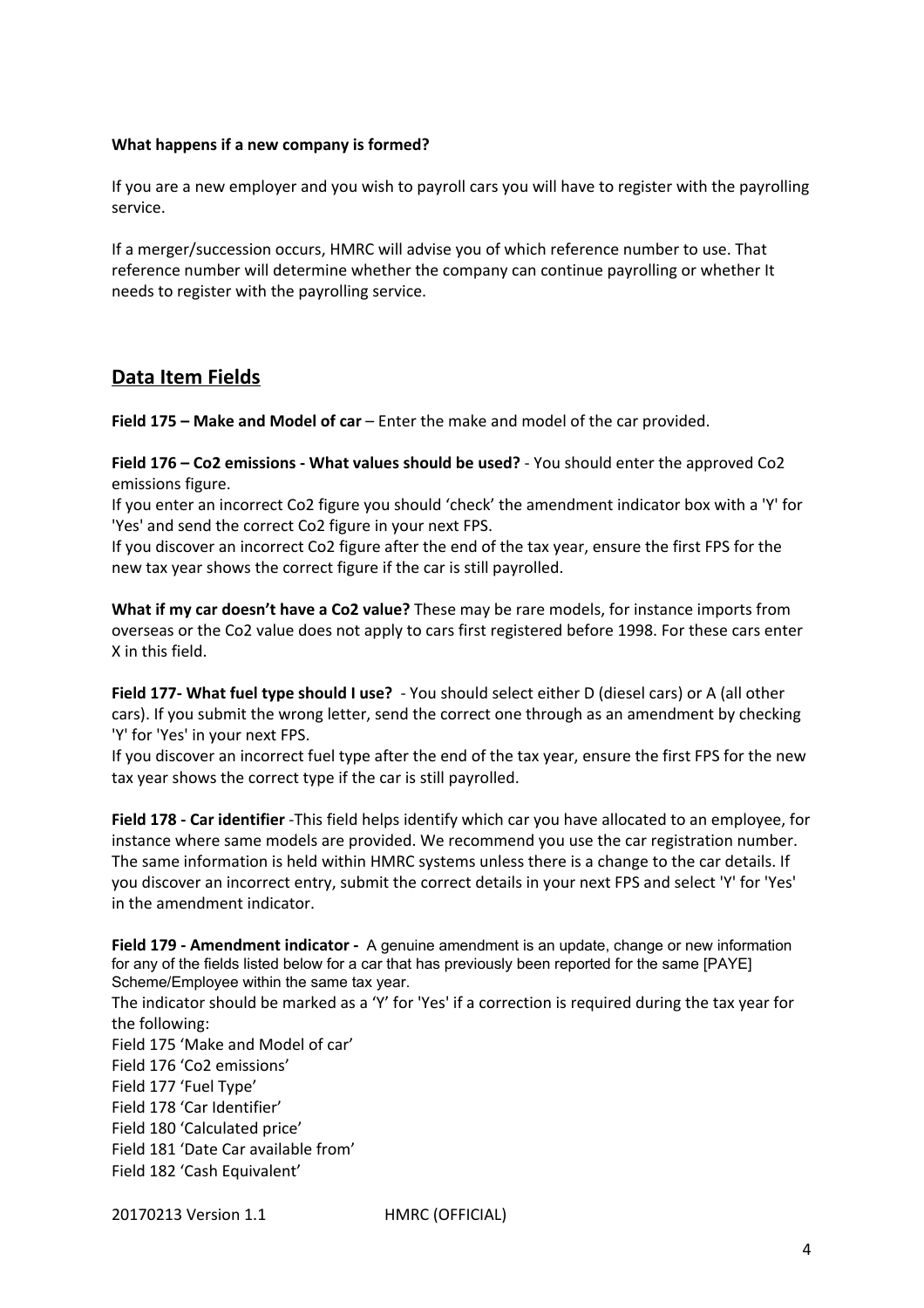Field 183 'Date car available to' Field 184 'Date free fuel provided' Field 185 'Cash equivalent of fuel' Field 186 'Date free fuel withdrawn'

When you mark this field as a 'Y' for 'Yes' you should then enter the revised details for one or more of the above fields on the next FPS within the tax year. If you need to only submit a change to car data but not pay/tax details you should leave pay in period fields blank, but enter the latest Year to Date pay/tax details.

If incorrect car data is discovered after the last FPS for the tax year, you should send the correct details in the first FPS in the new tax year if you continue to provide a car, but you should leave the amendment indicator marked as 'N' for 'No'.

If there is no correction required to the relevant field(s) above, the default option always remains as 'N' for 'No'.

**How soon should corrections be notified to HMRC? –** These should be sent in the next FPS. You should use the amendment indicator by selecting 'Y' for 'Yes'. Please note that in the event no payment of income is made in the next pay period, you need only report the change of car data and enter the latest Year to Date pay/tax details.

**Can I correct car data using an Earlier Years Update?** –There is no facility to report car data amendments on an EYU.

**Field 180 'Calculated price' –** The Calculated price is: List price of the car added to price of any qualifying accessories less any capital contribution paid by the employee. **Please note that payments for private use or amounts 'made good' are not required in this field**.

**Field 181 'Date Car available from' –**. The start date needs to be entered on the next FPS after the car has been made available. If an employee is paid, say quarterly, then it is that first payment when the information is required.

This 'available from' date is resent each time car data is reported and the date at the start of the tax year is **6th April** in the first FPS, if the car was available from that date. If the 'available from' date is incorrect the amendment indicator should be checked 'Y' for 'Yes' and the corrected date included in the next FPS.

Note; If a new or different car is made available after sending the last FPS for a tax year – in the first FPS of the new tax year the 'available from' date should be completed with a date of  $6<sup>th</sup>$  April.

**Field 182 'Cash equivalent'** – Complete this field with the 'expected' Cash equivalent when sending information for the first time for a new/changed car. If the 'cash equivalent;' changes or the amount reported is incorrect, mark it as an amendment (field 179) and enter the updated/correct amount.

**Field 183 'Car Available to' -** This field needs to be completed when a car is no longer made available.

Where this date is incorrect, the amendment indicator should be checked 'Y' for 'Yes' and the correct date included in the next FPS before the end of the tax year.

20170213 Version 1.1 HMRC (OFFICIAL)